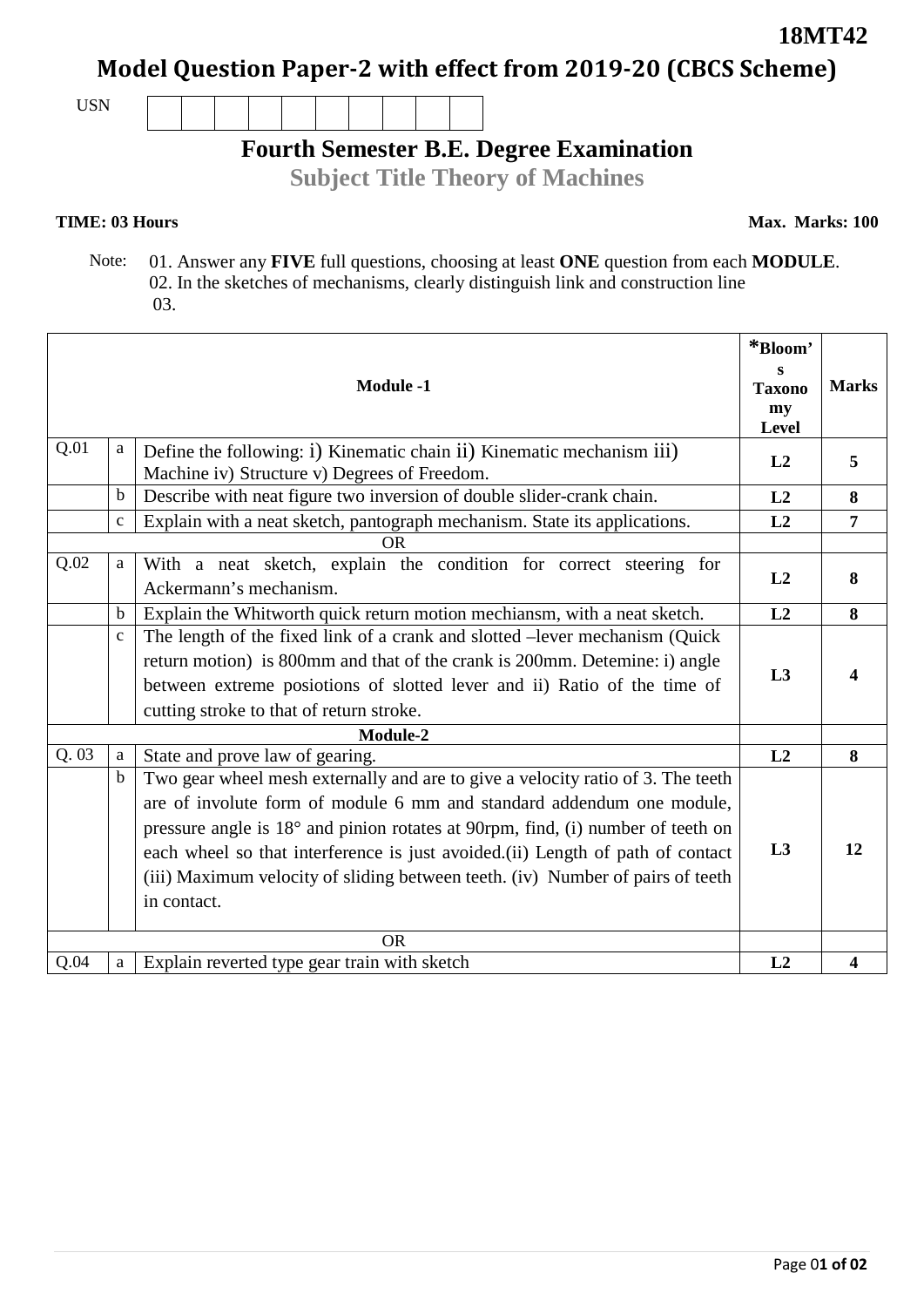## **18MT42**

|      | b      | In the epicyclic gear train shown in fig. (4b), the compound wheels A and B as<br>well as internal wheel C and D rotate independently about the axis O. The<br>wheels E and F rotate on the pins fixed to arm $A'$ . All the wheels are of the<br>same module. The number of teeth on the wheels are $T_A = 52$ , $T_B = 56$ , $T_E =$<br>$T_F = 36$ . Determine the speed of C if; (i) The wheel D fixed and arm 'A'<br>rotates at 200 rpm in the clockwise direction (ii) The wheel D rotates at 20<br>rpm counter clockwise and the arm 'A' rotates at 200rpm clockwise.<br>Ð<br>c<br>Fig. $4(b)$ | L3             | 16 |
|------|--------|------------------------------------------------------------------------------------------------------------------------------------------------------------------------------------------------------------------------------------------------------------------------------------------------------------------------------------------------------------------------------------------------------------------------------------------------------------------------------------------------------------------------------------------------------------------------------------------------------|----------------|----|
| Q.05 | a      | Module-3<br>Sketch and explain the following (i) Disc cam with translating follower<br>(ii) Wedge cam with translating follower (iii) Cylindrical cam with oscillating<br>follower                                                                                                                                                                                                                                                                                                                                                                                                                   | L2             | 6  |
|      | b      | A cam rotating at uniform speed of 300rpm operates a reciprocating follower<br>through a roller 1.5 cm diameter. The follower motion is defined as below;<br>Outside during $150^{\circ}$ with UARM, Dwell for next $30^{\circ}$ , Return during next<br>$120^\circ$ with SHM.<br>Remaining dwell period, Stroke of the follower is 3cm.<br>Minimum radius of cam is 3cm. Draw the cam profile when the follower axis<br>is offset to the left by 1 cm and determine maximum velocity and maximum<br>acceleration during outstroke.                                                                  | L <sub>3</sub> | 14 |
|      |        | <b>OR</b>                                                                                                                                                                                                                                                                                                                                                                                                                                                                                                                                                                                            |                |    |
| Q.06 | a      | Define the terms: (i) Cam profile (ii) Base circle (iii) Prime circle (iv) Pitch curve<br>(v) Pressure angle.                                                                                                                                                                                                                                                                                                                                                                                                                                                                                        | L2             | 5  |
|      | b      | Draw the profile of a cam operating a knife edge follower having a lift of<br>30mm. The cam raises the follower with simple harmonic motion for $150^{\circ}$ of<br>the rotation followed by a period of dwell for 60°. The follower descends for<br>the next 100° rotation of the cam with uniform velocity, again followed by a<br>dwell period. The cam rotates at a uniform speed of 120 rpm and has a least<br>radius of 20mm. what will be the maximum velocity and acceleration of the<br>follower during the lift and the return?.                                                           | L3             | 15 |
|      |        | Module-4                                                                                                                                                                                                                                                                                                                                                                                                                                                                                                                                                                                             |                |    |
| Q.07 | a<br>b | Explain briefly static and dynamic balancing of rotating masses.<br>A rotating shaft carries four masses A,B,C and D of 10 kg, 15kg, 18 kg and                                                                                                                                                                                                                                                                                                                                                                                                                                                       | L2             | 6  |
|      |        | 20kg at radii 50mm, 60mm, 60mm, and 80 mm respectively. The masses B, C<br>and D revolve in planes 400mm, 600mm and 800mm respectively measured<br>from plane of mass A and are angularly located at $60^0$ , $145^0$ and $270^0$<br>respectively measured counter-clockwise from mass A. the shaft is<br>dynamically balanced by two masses located at 50 mm radii and revolving in<br>plane L and M placed midway $b/w$ the masses A & B and midway between<br>those of masses $C \& D$ respectively. Determine the magnitude of balance mass<br>and their angular positions.<br><b>OR</b>         | L3             | 14 |